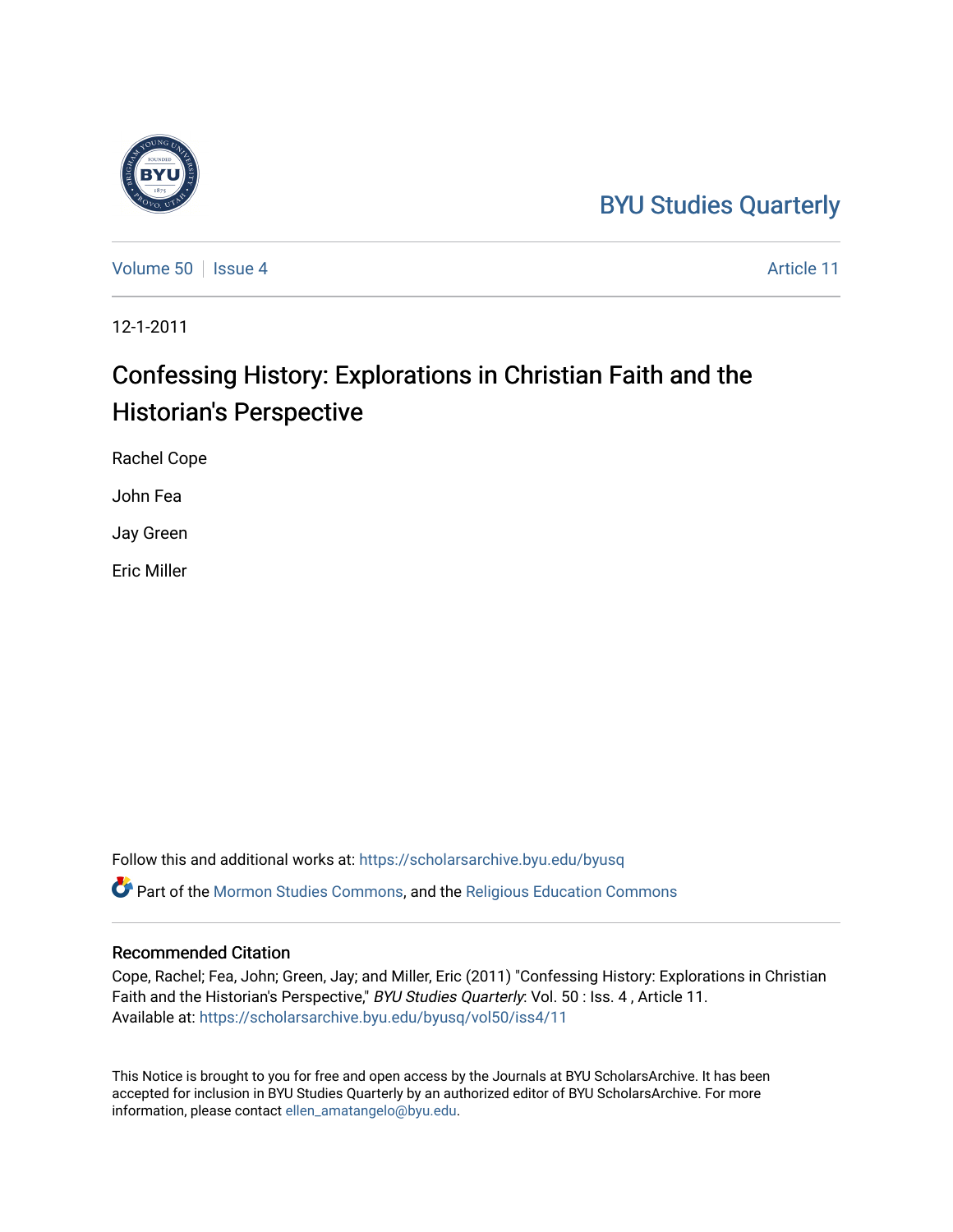Published by BYU ScholarsArchive, 2011

*Confessing History: Explorations in Christian Faith and the Historian's Perspective,* edited by John Fea, Jay Green, and Eric Miller (Notre Dame: University of Notre Dame Press, 2010).

George Marsden's 1994 book *The Soul of the American University* ended rather unusually for an academic work—this well-respected historian suggested that religious faith should have a place in the academy. Such a bold assertion sparked a number of heated discussions within and without the intellectual world. Three years later, Marsden responded again to his critics by producing a volume that explored this topic, which he aptly titled *The Outrageous Idea of Christian Scholarship.* As a result of this book, additional conversations ensued in which Christian and non-Christian scholars grappled with Marsden's proposition. More recently, the contributors to the edited volume *Confessing History: Explorations in Christian Faith and the Historian's Perspective* have added to the ongoing discussion about religion's role in the historical profession and have assessed the relationship between faith and learning in today's academy.

Like their predecessors, the predominantly young scholars contributing to this volume are broaching and responding to the same important topics, and yet they are also attempting to build upon and transcend prior works. While Marsden and others have proposed that faith commitments inspire Christian questions that result in "Christian interpretive insights," the scholars whose essays are included in this text are attempting to explore what has remained unanswered: how? How might the historical profession affect those committed to Christ? In what ways does the idea of calling come into play? Indeed, how does a Christian's

faith influence how she approaches her calling as a historian? And how might a disciple's responsibilities shape how he works in and responds to his professional objectives and settings? Does being Christian determine how a person writes, teaches, advises and speaks? Or should the two be mutually exclusive, as those looking through a more secular lens have suggested?

**BOOK NOTICES**

**BOOK NOTICES** 

Although written by a group of scholars who share common values, their theological and professional perspectives are diverse. The book is divided into three sections that examine the concerns, experiences, questions, and desires of a new generation of Christian historians: Identity (How do we define ourselves in a world that seems to require dualism?); Theory and Method (How can we approach our work from lenses of intellect and faith?); and Communities (How do we teach from both a secular and a spiritual perspective, and how might we contribute to both our career and our church simultaneously?). Woven throughout each chapter are suggestions about how believing historians might work within the intellectual expectations of the field, as well as an acknowledgment of the challenges that will be faced as they attempt to do so.

Although edited and written by Evangelical scholars who are grappling with their own theologies in a professional context, this book will resonate with any scholar of faith. Quite simply, the questions posed and the challenges addressed are relevant, indeed, thought provoking; the authors challenge readers to consider how they might take their callings as Christian historians more seriously than the training they received to become secular historians. Therefore, they encourage readers to think differently than graduate school trained them

1